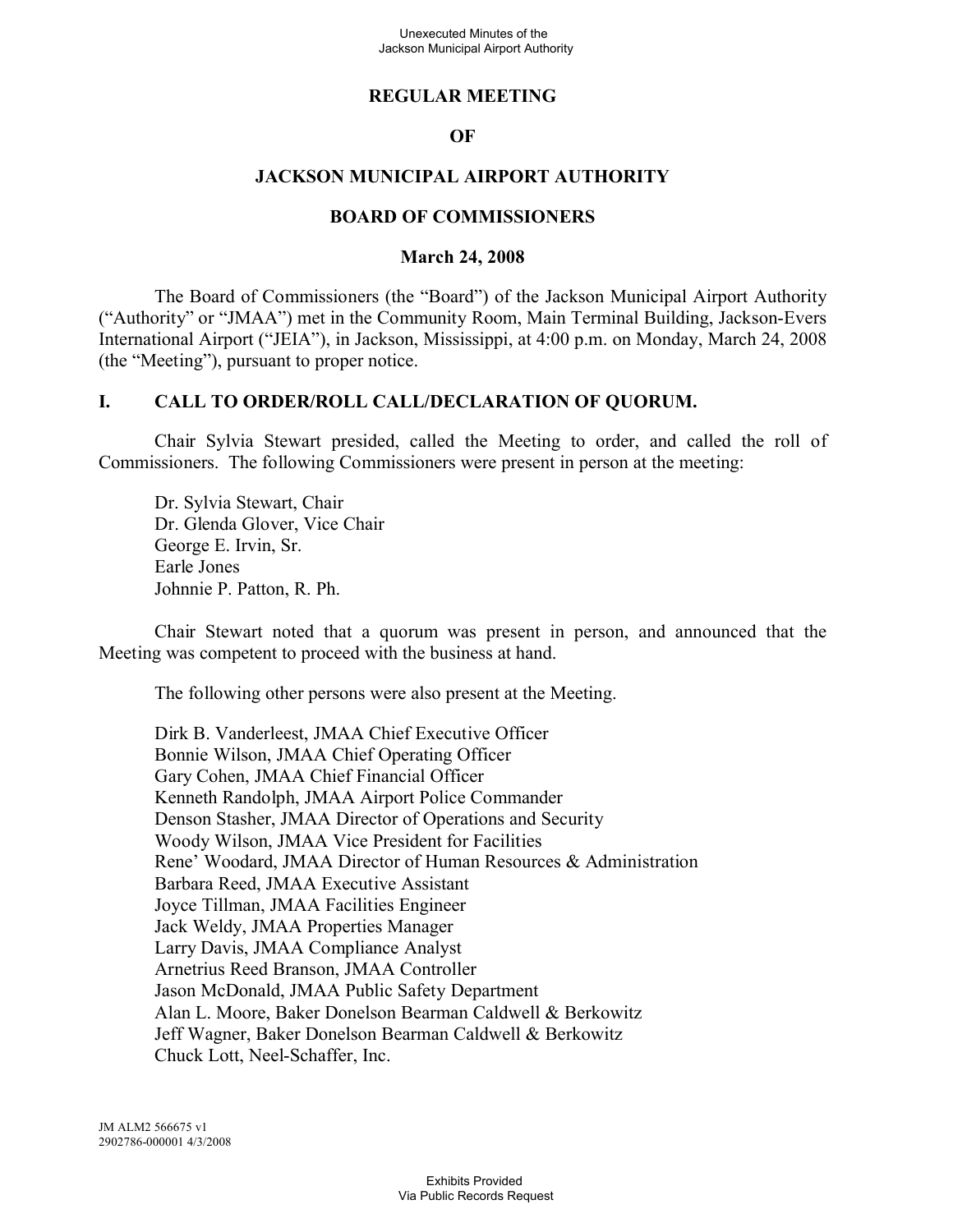## **II. APPROVAL AND EXECUTION OF MINUTES.**

#### **A. Customer Service and Marketing Committee Meeting on February 25, 2008.**

#### **B. Regular Monthly Board Meeting on February 25, 2008.**

#### **C. Regular Monthly Work Session on March 20, 2008.**

The Board considered the minutes of the Customer Service and Marketing Committee Meeting on February 25, 2008; the Open Session and Executive Session of the Regular Monthly Board Meeting on February 25, 2008; and the Regular Monthly Work Session on March 20, 2008.

After discussion, upon motion duly made by Commissioner Jones, seconded by Commissioner Irvin, and unanimously approved by the affirmative votes of all Commissioners present, said minutes were approved as presented and directed to be filed in the appropriate minute book and records of the Authority.

#### **III. PUBLIC COMMENTS.**

None.

#### **IV. REPORTS.**

### **A. Chief Executive Officer.**

- 1. Airport Project Manager Summary, Ending February 29, 2008.
- 2. Airport Activity Statistics Report, Ending February 29, 2008.

Mr. Vanderleest directed the Board's attention to the Airport Project Manager Summary and the Airport Activity Statistics Report, as found in the packet distributed to the Board prior to the Meeting (the "Packet"), and discussed these reports with the Board. A copy of the Packet is attached as an exhibit to the minutes of the Meeting.

- 3. Employee Recognitions.
	- a. Employee of the Month.
		- (1) February 2008: Arlester Johnson, Equipment Operator, Facilities Department.
		- (2) March 2008: Ledireada Kent, Communications Officer, Public Safety Department.

Mr. Vanderleest said that Mr. Johnson and Ms. Kent were unable to attend the Meeting, and would be recognized at a subsequent Board meeting.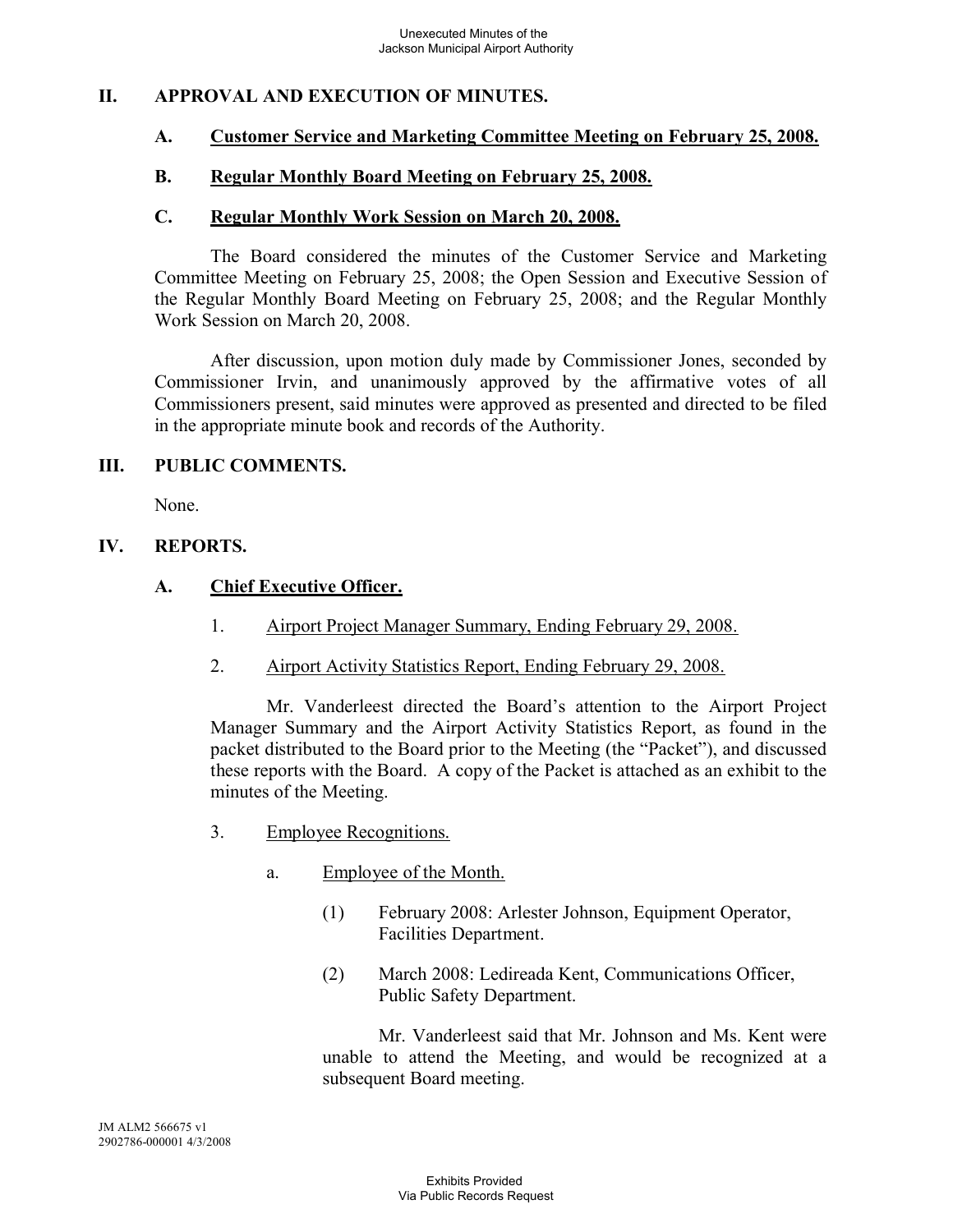- b. Professional Development Recognitions.
	- (1) Jason McDonald, Certified Police Officer, Public Safety Department.
		- (a.) Completion of the National Rifle Association of America's Firearms Instructor Training Course.

Mr. Vanderleest introduced and commended Mr. McDonald on his completion of the National Rifle Association of America's Firearms Instructor Training Course.

- (2) James Myers, Certified Police Officer, Public Safety Department.
	- (a.) Completion of the National Rifle Association of America's Firearms Instructor Training Course.

Mr. Vanderleest said that Mr. Myers was unable to attend the Meeting, and would be recognized at a subsequent meeting.

- 4. Commercial Passenger Service at JEIA.
	- a. Continental Express.

Mr. Vanderleest announced that Continental Express had notified the Authority that it intends to discontinue service to Newark Liberty International Airport, effective May 1, 2008. Mr. Vanderleest said that the MetroJackson Chamber of Commerce intends to discuss the situation with Continental Express, as the Airport Authority will, but Mr. Vanderleest said he did not expect Continental Express to change its position in light of its financial losses related to that flight.

Mr. Vanderleest said that Continental Express also notified the Authority that it will discontinue one of its flights to Houston from JEIA, leaving 5 flights daily.

b. Delta Airlines.

Mr. Vanderleest said that Delta Airlines had announced that it will cancel all service between JEIA and Cincinnati, effective as of May 1, 2008, as part of Delta's phase out of its former Cincinnati regional hub.

### **B. Attorney.**

Mr. Moore said he had nothing to report at this time.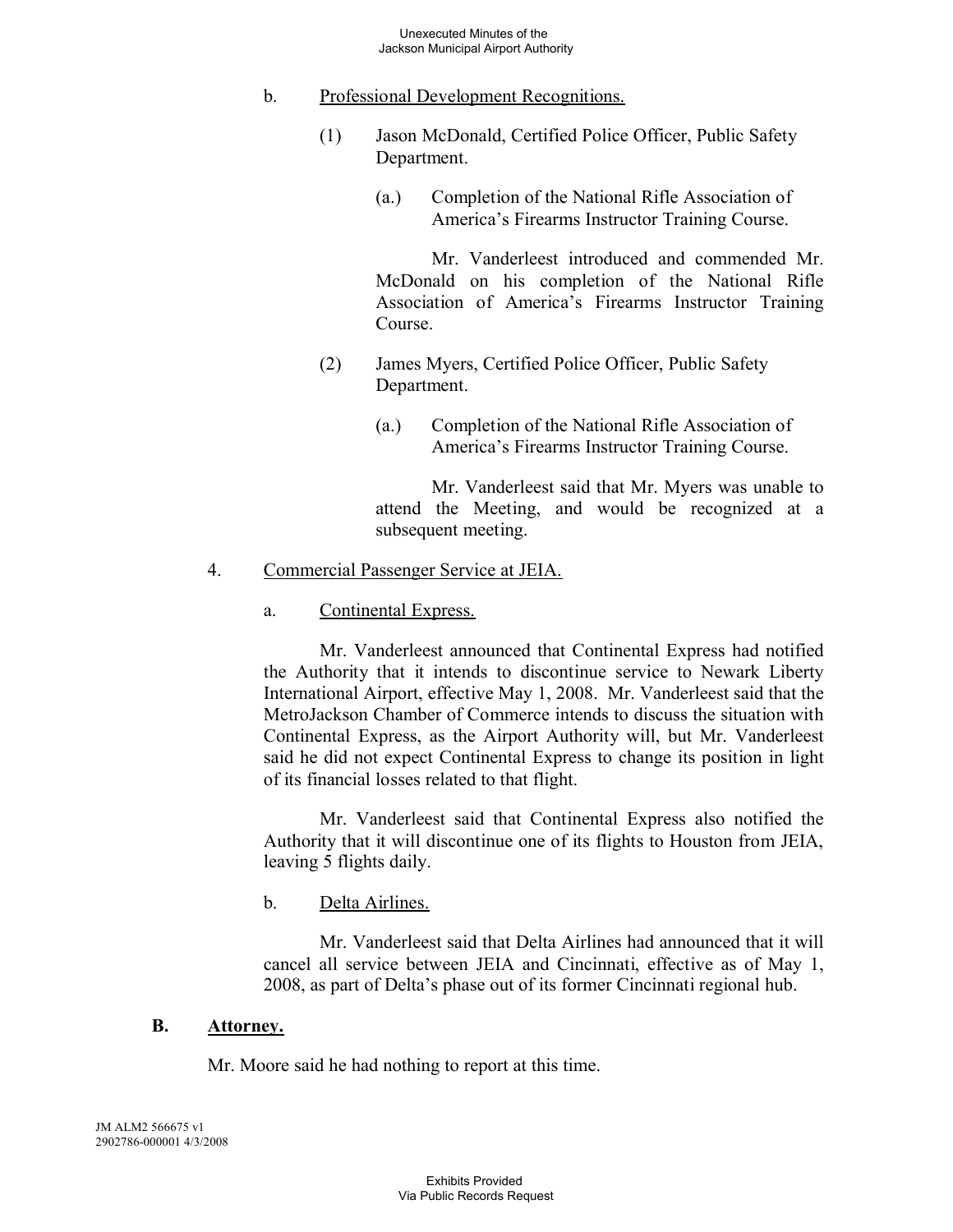# **V. ACTION ITEMS.**

# **A. Financial Matters.**

- 1. Financial Reports for February 2008: Accept.
- 2. Claims Docket for February 2008: Approve.

Mr. Vanderleest discussed with the Board the Financial Reports for the Authority for the month of February 2008, and the Claims Docket for February 2008, as found in the Packet.

During discussion, Commissioner Irvin requested more information on certain consultant expenses and suggested that the Board consider ways to reduce consultant expenses.

After discussion, upon motion duly made by Commissioner Irvin, seconded by Commissioner Glover, and unanimously approved by the affirmative votes of all Commissioners present, the Board adopted the following resolution.

### **RESOLUTION ACCEPTING FINANCIAL REPORTS FOR FEBRUARY 2008 AND APPROVING AND AUTHORIZING PAYMENT OF CLAIMS DOCKET FOR FEBRUARY 2008**

**WHEREAS**, the Board of Commissioners (the "Board") of the Jackson Municipal Airport Authority (the "Authority") has reviewed and considered (i) certain financial statements for the Authority for the month and period ending February 29, 2008 (the "Financial Reports"), and (ii) the Claims Docket of the Authority for the month of February 2008 (the "Claims"), both the Financial Reports and the Claims being (i) included in the packet distributed to the Board prior to the March 24, 2008, Regular Monthly Meeting of the Board, and (ii) incorporated herein by reference;

**NOW, THEREFORE, BE IT RESOLVED**, the Board hereby (i) accepts the Financial Reports and (ii) approves and authorizes payment of the Claims in the total amount of \$726,220.44.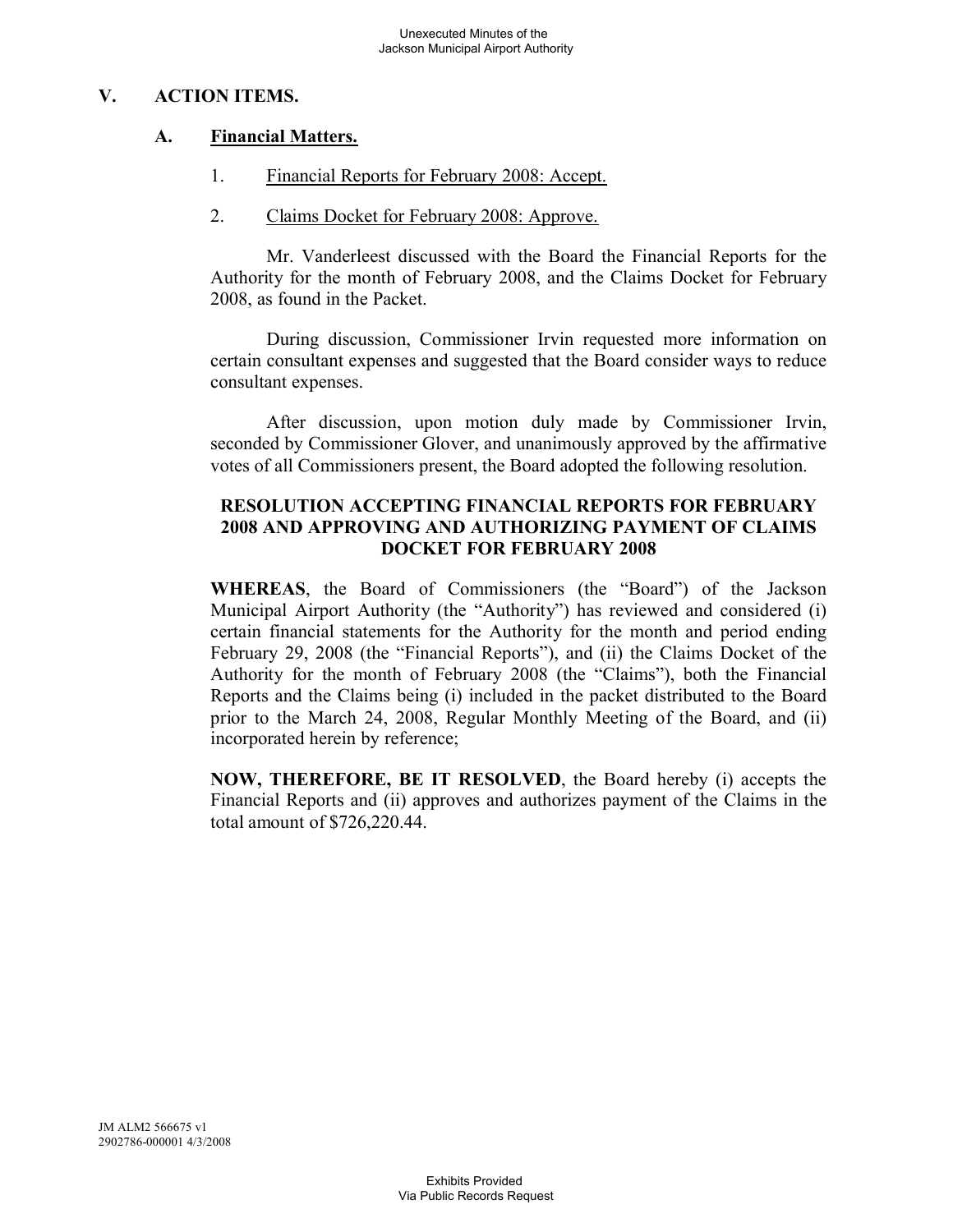### **B. Service Agreements.**

- 1. Service Agreement, Sgt. Marshall Pack, Firearms Instruction, JMAA: Approve Agreement.
- 2. Service Agreement, Luckett Communications, LLC, for the Medgar Evers Exhibit Grand Opening, JEIA: Approve Agreement.
- 3. West Rankin Utility Authority, Change in Service Agreement, JEIA: Approve Change.
- 4. Publication of Request for Qualifications for Master Plans for Jackson-Evers International Airport and Hawkins Field Airport, JMAA: Authorize Publication.

Mr. Vanderleest directed the Board's attention to the memoranda in the Packet which described each of the matters set out above, and discussed each of these matters with the Board.

During discussion, Commissioner Glover, Commissioner Irvin and Mr. Vanderleest discussed how to encourage participation by local and DBE firms in the master planning projects.

After discussion, upon motion duly made by Commissioner Glover, seconded by Commissioner Patton, and unanimously approved by the affirmative votes of all Commissioners present, the Board adopted the following resolution.

# **RESOLUTION APPROVING AND AUTHORIZING CERTAIN ACTIONS WITH RESPECT TO CERTAIN SERVICE AGREEMENTS**

**WHEREAS**, the staff of the Jackson Municipal Airport Authority (the "Authority") has recommended that the Board of Commissioners (the "Board") of the Authority approve and authorize certain actions with respect to certain service agreements identified below, all as more particularly described in certain memoranda which were (i) included in the packet distributed to the Board prior to the March 24, 2008, Regular Monthly Meeting of the Board, and (ii) incorporated herein by reference (separately, each a "Memorandum;" collectively, the "Memoranda"); and

**WHEREAS**, the Board has reviewed and considered said Memoranda and considered said recommendations by the staff of the Authority;

**NOW, THEREFORE, BE IT RESOLVED**, the Board hereby determines that it would be in the best interests of and in furtherance of the duties and responsibilities of the Authority to, and the Board hereby does, take the following action: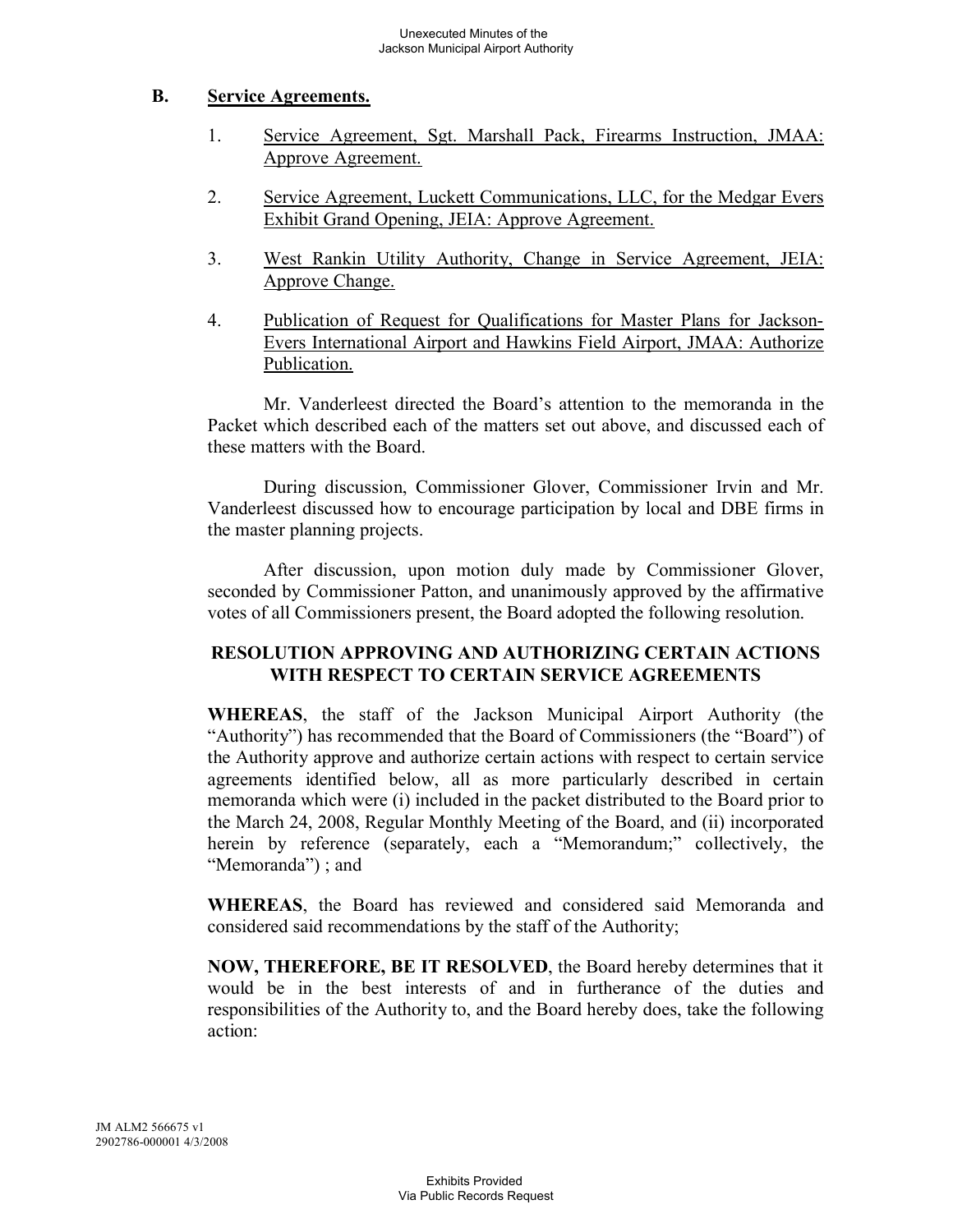- 1. The Board approves and authorizes negotiation and execution of an agreement (the "Pack Agreement") with Sergeant Marshall Pack of the Mississippi Highway Patrol for oversight and support services in connection with firearms training, said Pack Agreement to be in such form and to contain such terms and conditions consistent with the Memorandum dated March 13, 2008, which describes this matter, as may be deemed appropriate by the Chief Executive Officer of the Authority, as evidenced by his execution thereof.
- 2. The Board approves and authorizes negotiation and execution of a professional services agreement (the "Luckett Agreement") with Luckett Communications, LLC for professional services in connection with the grand opening of the Medgar Evers Exhibit at Jackson-Evers International Airport, said Luckett Agreement to be in such form and to contain such terms and conditions consistent with the Memorandum dated March 15, 2008, which describes this matter, as may be deemed appropriate by the Chief Executive Officer of the Authority, as evidenced by his execution thereof.
- 3. The Board approves and authorizes execution of a certain Amended Service Agreement for the Treatment of Wastewater between Customers and the West Rankin Utility Authority (the "WRUA Agreement"), said WRUA Agreement to be in such form and to contain such terms and conditions consistent with the Memorandum dated March 17, 2008, which describes this matter, as may be deemed appropriate by the Chief Executive Officer of the Authority, as evidenced by his execution thereof.
- 4. The Board approves and authorizes publication of two (2) separate Requests for Qualifications for professional services in connection with development of master plans for (i) Jackson-Evers International Airport and (ii) Hawkins Field, respectively, as more particularly described in the Memorandum dated March 15, 2008, relating to this matter.

# **C. Construction Projects.**

- 1. JMAA Project No. 016-07, Refurbishment of the Departure Canopy at JEIA: Award Contract.
- 2. JMAA Project No. 054-06, Refurbishment of the DHL Building at JEIA: Award Contract.
- 3. JMAA Project No. 011-06, Contract No. 011-06-302, Cable and Wireless Assessment/Structured Cable System, JEIA: Authorize Amendment to Contract.

Mr. Vanderleest directed the Board's attention to the memoranda in the Packet which described each of the matters set out above, and discussed each of these matters with the Board.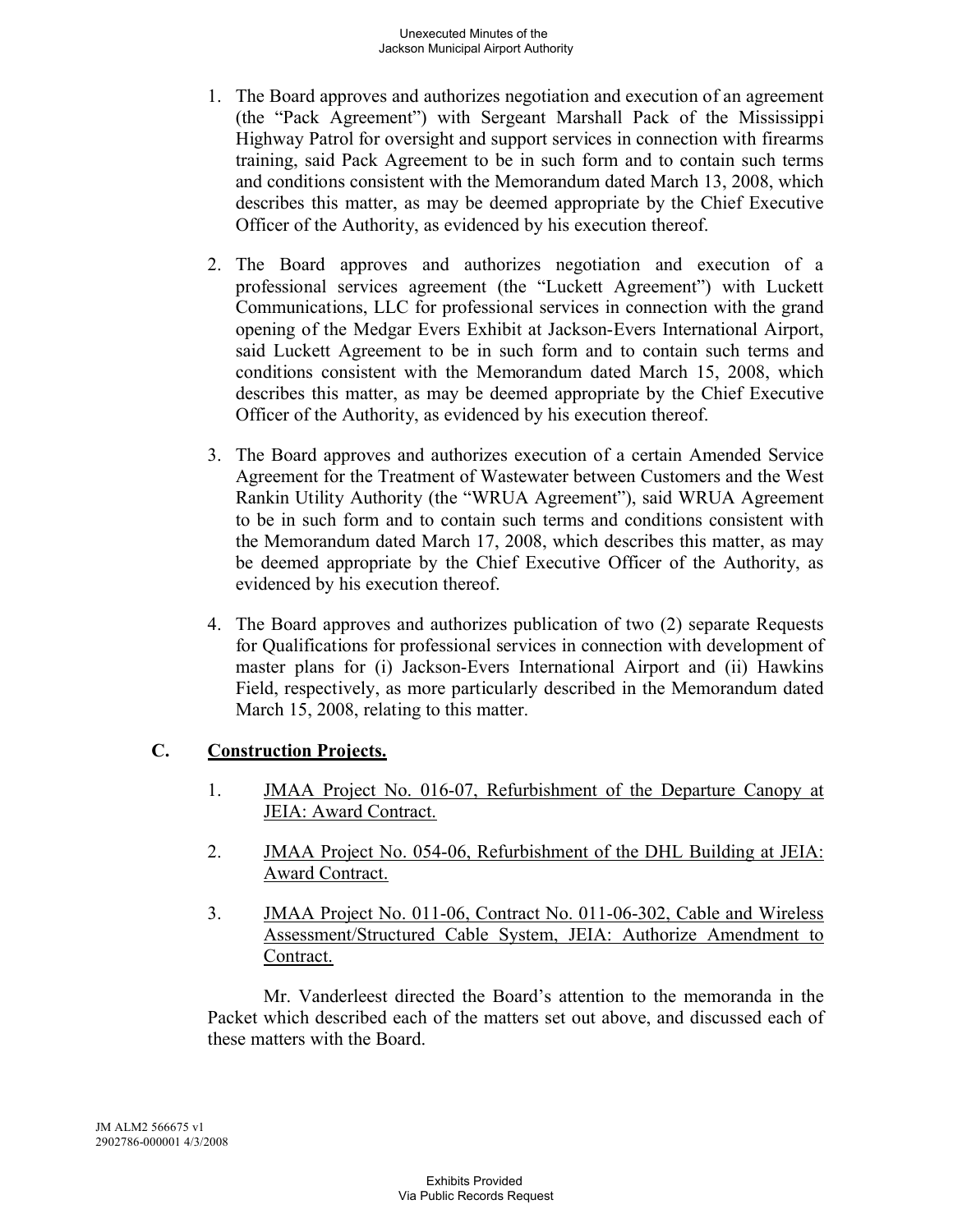After discussion, upon motion duly made by Commissioner Jones, seconded by Commissioner Irvin, and unanimously approved by the affirmative votes of all Commissioners present, the Board adopted the following resolution.

# **RESOLUTION APPROVING AND AUTHORIZING CERTAIN ACTIONS WITH RESPECT TO CERTAIN CONSTRUCTION PROJECTS**

**WHEREAS**, the staff of the Jackson Municipal Airport Authority (the "Authority") has recommended that the Board of Commissioners (the "Board") of the Authority approve and authorize certain actions and negotiation and execution of certain agreements, all with respect to certain construction projects identified below, and all as more particularly described in certain memoranda (i) included in the packet distributed to the Board prior to the March 24, 2008, Regular Monthly Meeting of the Board and (ii) incorporated herein by reference (separately, each a "Memorandum;" collectively, the "Memoranda"); and

**WHEREAS**, the Board has reviewed the Memoranda and considered the recommendations by the staff of the Authority;

**NOW, THEREFORE, BE IT RESOLVED**, the Board hereby determines that it would be in the best interests of and in furtherance of the duties and responsibilities of the Authority to, and the Board hereby does, take the following action:

- 1. The Board hereby accepts the bid by U. S. Coating Specialties  $\&$  Supplies LLC ("UCSS") in the amount of \$169,750.00 for JMAA Project No. 016-07 for Refurbishment of the Departure Canopy at Jackson-Evers International Airport ("JEIA") (the "Departure Canopy Project") as the lowest and best bid for the Departure Canopy Project, and approves and authorizes execution and accomplishment of an agreement (the "Departure Canopy Agreement") with UCSS to accomplish the Departure Canopy Project, all as more particularly described in the Memorandum dated March 11, 2008, relating to this matter, said Departure Canopy Agreement to be in such form and to contain such terms and conditions consistent with said Memorandum as may be deemed appropriate by the Chief Executive Officer of the Authority, as evidenced by his execution thereof.
- 2. The Board hereby accepts the bid by UCSS in the amount of \$173,505.00 for JMAA Project No. 054-06 for Refurbishment of the DHL Building at JEIA (the "DHL Building Project") as the lowest and best bid for the DHL Building Project, and approves and authorizes execution and accomplishment of an agreement (the "DHL Building Agreement") with UCSS to accomplish the DHL Building Project, all as more particularly described in the Memorandum dated March 11, 2008, relating to this matter, said DHL Building Agreement to be in such form and to contain such terms and conditions consistent with said Memorandum as may be deemed appropriate by the Chief Executive Officer of the Authority, as evidenced by his execution thereof.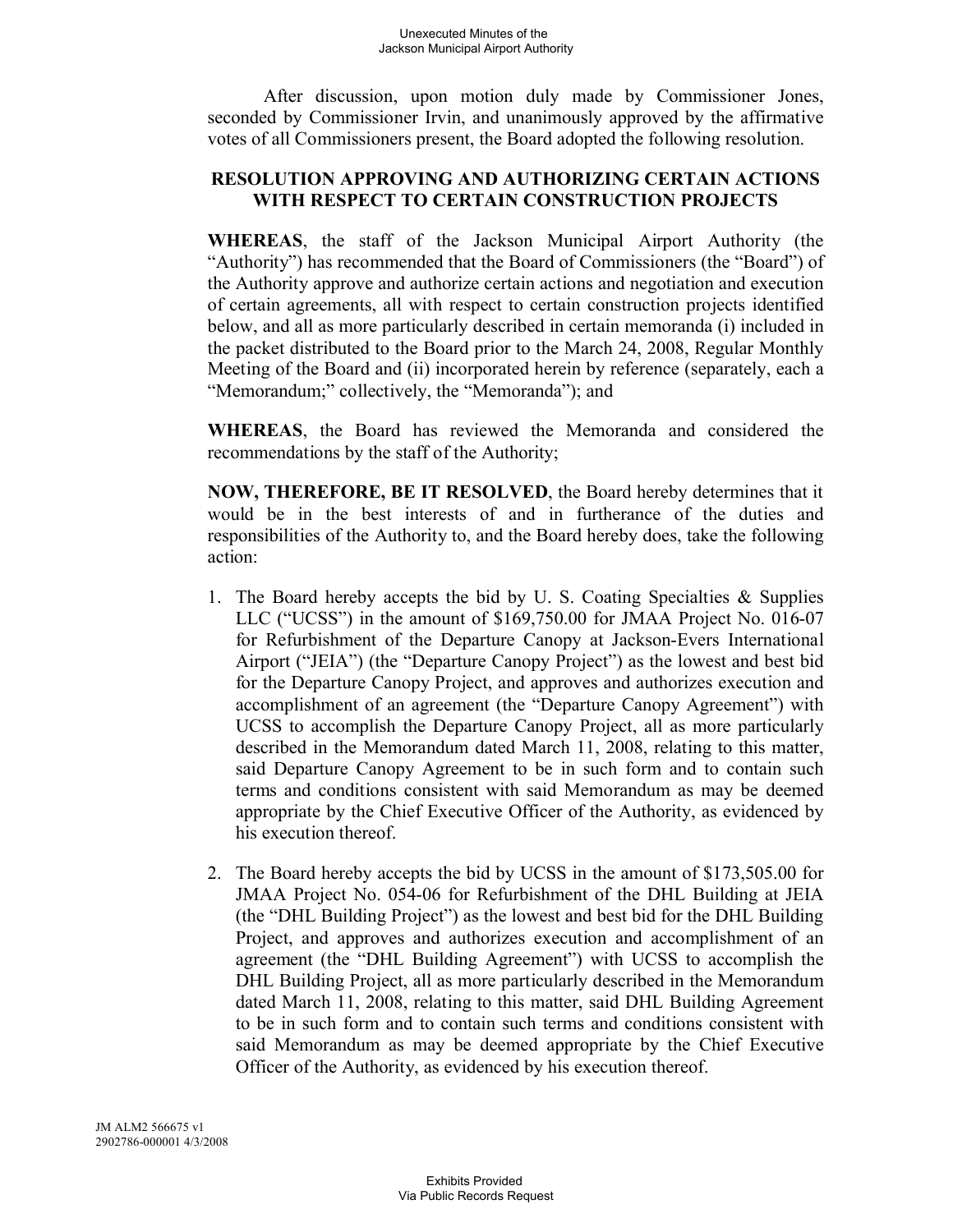3. The Board approves and authorizes negotiation and execution of an amendment to that certain Contract No. 011-06-302 or a new agreement, to be determined by legal counsel (either, the "CSC Agreement"), with Convergent Strategies Consulting, Inc. ("CSC") to employ CSC to design and oversee construction and installation of a premises distribution system at JEIA, as more particularly described in the Memorandum dated March 17, 2008, relating to this matter, said CSC Agreement to be in such form and to contain such terms and conditions consistent with said Memorandum as may be deemed appropriate by the Chief Executive Officer of the Authority, as evidenced by his execution thereof.

### **D. Procurements.**

- 1. JMAA Project No. 011-08, Purchase of Runway Sweeper, JEIA: Authorize Advertisement for Bids.
- 2. JMAA Project No. 012-08, Purchase of High Pressure Breathing Air Compressor System, Mass Decontamination Shelter System and Trailer, and Thermal Imaging Camera, JEIA: Authorize Advertisement for Bids.

Mr. Vanderleest directed the Board's attention to the memoranda in the Packet which described each of the matters set out above, and discussed each of these matters with the Board.

After discussion, upon motion duly made by Commissioner Irvin, seconded by Commissioner Jones, and unanimously approved by the affirmative votes of all Commissioners present, the Board adopted the following resolution.

### **RESOLUTION APPROVING AND AUTHORIZING CERTAIN ACTIONS REGARDING PROCUREMENTS**

**WHEREAS**, the staff of the Jackson Municipal Airport Authority (the "Authority") has recommended that the Board of Commissioners (the "Board") of the Authority approve and authorize certain procurements, as more particularly described in certain memoranda (i) included in the packet distributed to the Board prior to the March 24, 2008, Regular Monthly Meeting of the Board and (ii) incorporated herein by reference (separately, each a "Memorandum;" collectively, the "Memoranda"); and

**WHEREAS**, the Board has reviewed the Memoranda and considered the recommendations by the staff of the Authority;

**NOW, THEREFORE, BE IT RESOLVED**, the Board hereby determines that it would be in the best interests of and in furtherance of the duties and responsibilities of the Authority to, and the Board hereby does, take the following action: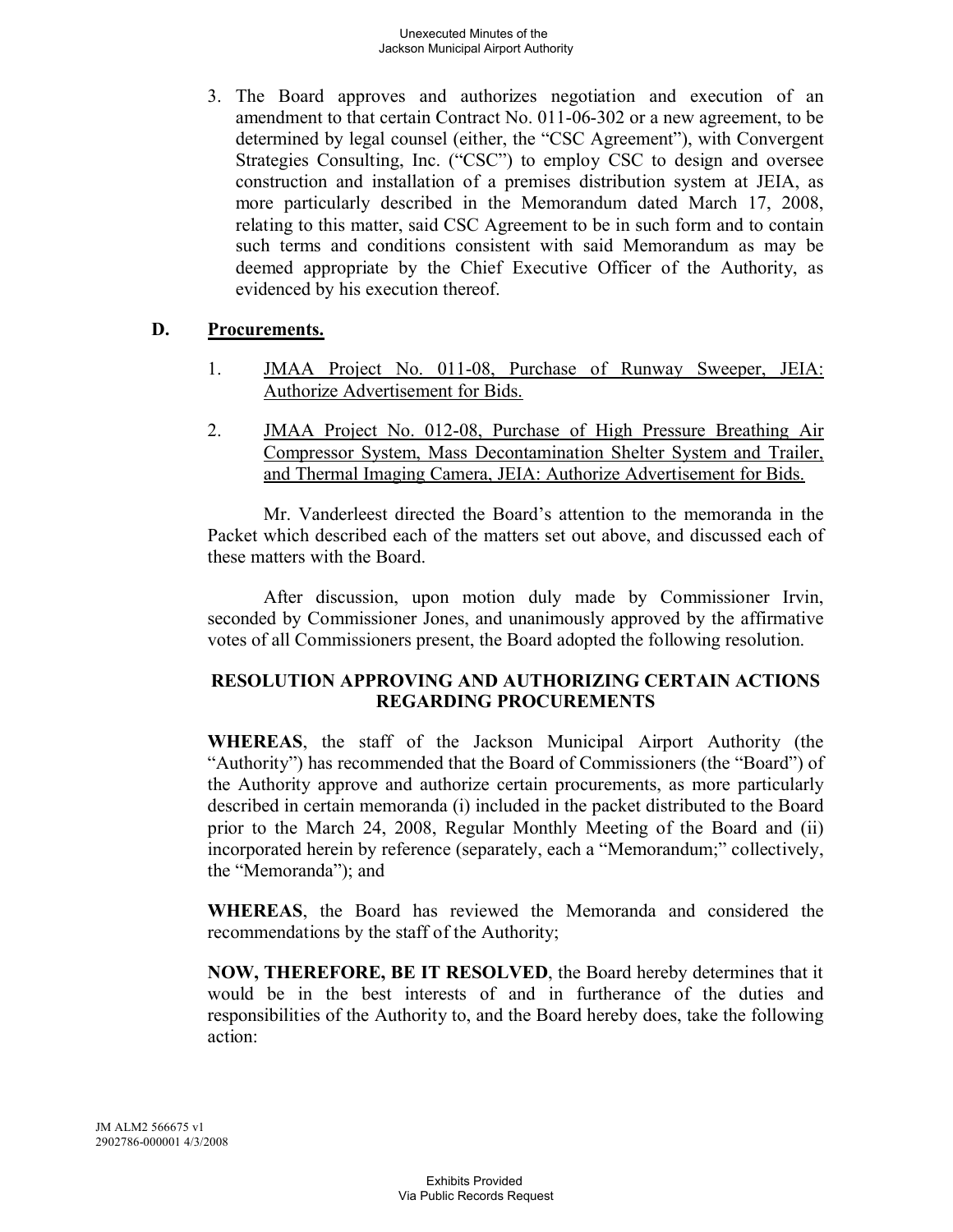- 1. The Board approves and authorizes (i) acceptance of certain grant offers and (ii) publication of an advertisement for bids for the purchase and installation of a new runway, taxiway and apron sweeper for use at Jackson-Evers International Airport ("JEIA"), as more particularly described in the Memorandum dated March 16, 2008, relating to this matter.
- 2. The Board approves and authorizes (i) acceptance of certain grant offers and (ii) publication of an advertisement for bids for the purchase of certain emergency response equipment to be owned by the Authority and operated at JEIA by the Mississippi Air National Guard, 172nd Airlift Wing, Aircraft Rescue and Fire Fighting Department, as more particularly described in the Memorandum dated March 15, 2008, relating to this matter.

### **E. Lease and Concession Agreements.**

There was no discussion or action taken at the Meeting regarding Lease and Concession Agreements.

### **F. Grants.**

1. JMAA Project No. 011-06, Structured Cable System; Project No. 026-06, Access Control System Replacement (Engineering Costs); Project No. 031-06, Disparity Study Update; Project No. 046-06, 800 MHz Radio Replacement; Project No. 004-07, Radio System Baseline Upgrade; Project No. 004-08, Passenger Boarding Bridges; Revisions to Funding Allocations, JEIA: Accept Grants and Approve Funding Reallocations.

Mr. Vanderleest directed the Board's attention to the memorandum dated March 15, 2008, in the Packet, which described this matter (the "Grant Reallocation Memorandum"). As set forth in the Grant Reallocation Memorandum, the United States Congress authorized an extension of the FAA Airport Improvement Program Entitlement Grants for one year, instead of the standard multi-year authorization. In light of this short-term authorization cycle, FAA requested that the Authority re-allocate approximately \$3 Million in Entitlement Grants among currently eligible projects, so the funds can be expended within the one year authorization period. Mr. Vanderleest then directed the Board's attention to the chart on page 63 of the Packet, which described the current allocation of said Entitlement Grants and the proposed reallocation of those same Entitlement Grants over a one year period. Mr. Vanderleest then asked the Board to approve and authorize the reallocation of the Entitlement Grants as indicated in the Entitlement Grant Memorandum and the chart.

After discussion, upon motion duly made by Commissioner Patton, seconded by Commissioner Irvin, and unanimously approved by the affirmative votes of all Commissioners present, the Board adopted the following resolution.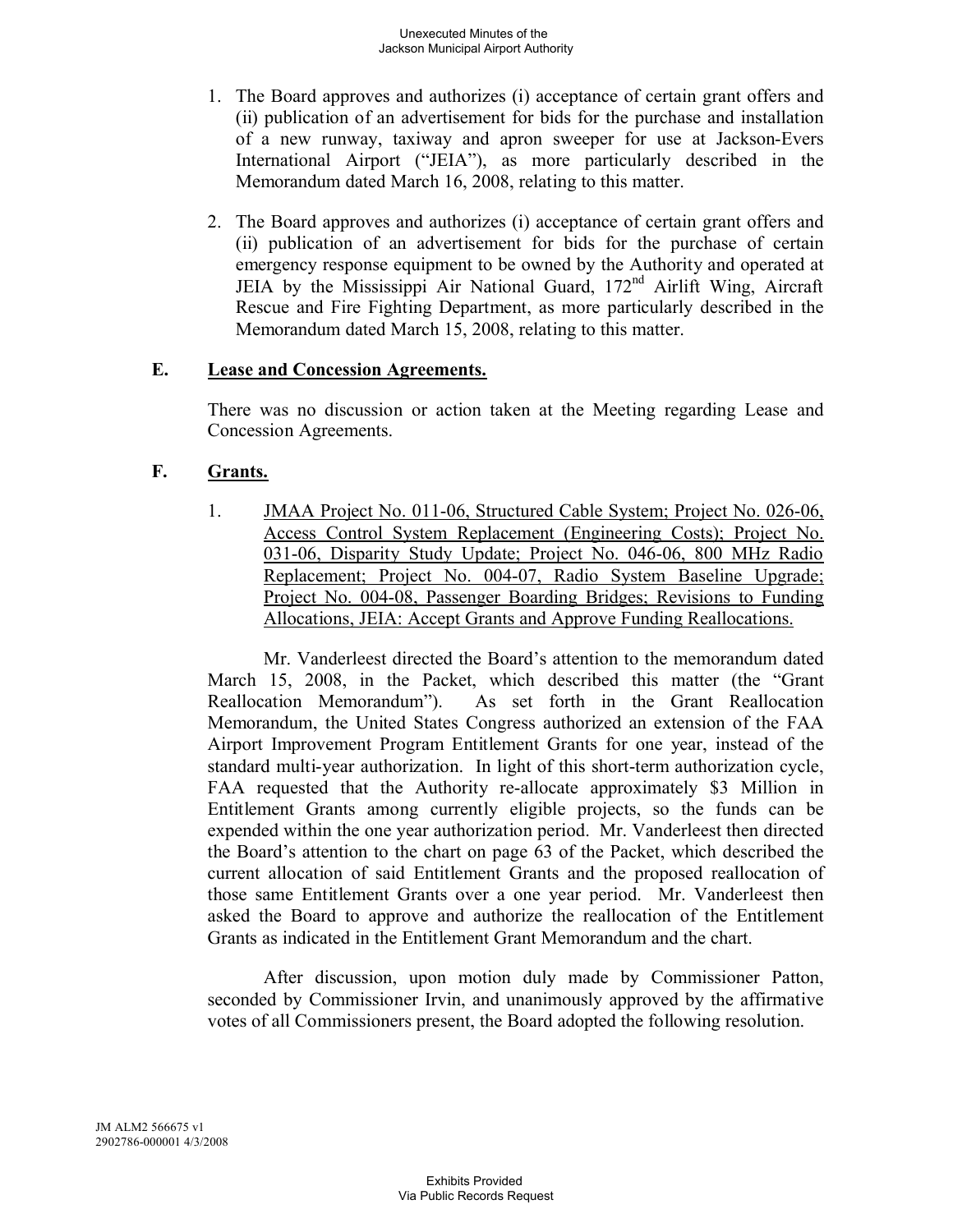### **RESOLUTION APPROVING AND AUTHORIZING ACCEPTANCE OF GRANTS AND REALLOCATION OF FUNDING FOR CERTAIN PROJECTS**

**WHEREAS**, the staff of the Jackson Municipal Airport Authority (the "Authority") has advised the Board of Commissioners (the "Board") of the Authority that the United States Congress has authorized the Federal Aviation Administration ("FAA") Airport Improvement Program Entitlement Grants for a one year period, rather than the standard multi-year authorization; and

**WHEREAS**, in light of the foregoing, FAA has requested that the Authority reallocate approximately \$3 Million in Entitlement Grants ("Entitlement Grants") among a series of previously approved and eligible projects, in order to utilize said Entitlement Grants within the one year period, all as described in that certain memorandum dated March 15, 2008, which was (i) included in the packet distributed to the Board prior to the March 24, 2008, Regular Monthly Meeting of the Board, and (ii) incorporated herein by reference (the "Memorandum"), and in that certain chart setting forth the current allocation of said Entitlement Grants and the proposed reallocation of said Entitlement Grants, which was (i) included in the packet distributed to the Board prior to the March 24, 2008, Regular Monthly Meeting of the Board, and (ii) incorporated herein by reference (the "Chart"); and

**WHEREAS**, the Board has reviewed and considered said Memorandum and the Chart, and considered said recommendation by the staff of the Authority;

**NOW, THEREFORE, BE IT RESOLVED**, the Board hereby determines that it would be in the best interests of and in furtherance of the duties and responsibilities of the Authority to, and the Board hereby does, approve and authorize acceptance of the Entitlement Grants and reallocation of said Entitlement Grants as set forth in the Memorandum and the Chart.

# **G. Other Matters.**

#### 1. Cellular Phone and Data Device Policy.

Mr. Vanderleest directed the Board's attention to the proposed Personal Communication Device (Cellular Telephone and Personal Data Device) Policy included in the Packet, and asked the Board to consider approval and adoption of said Policy.

During discussion, the Board expressed concern that the proposed policy was too complicated and intrusive.

After discussion, upon motion duly made by Commissioner Irvin, seconded by Commissioner Glover, and unanimously approved by the affirmative votes of all Commissioners present, the Board agreed to table this matter for further discussion and action at a subsequent Board meeting.